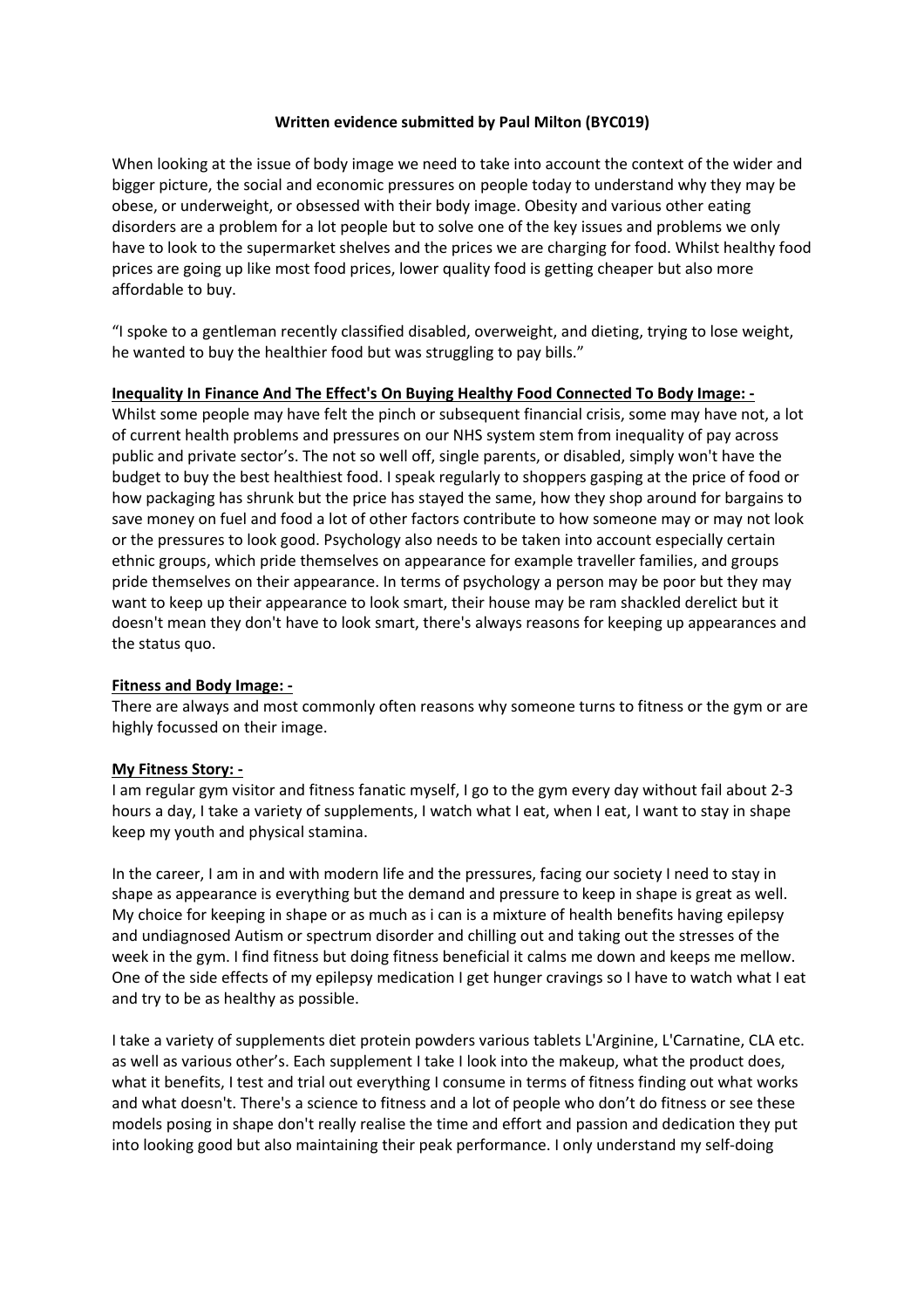fitness for so long the dedication and diet and life style changes you have to make to get the results and that your body goals have to be realistic to your life style and age.

#### **Reasons Why People Turn To Fitness:**

Through my journey I've met many different people it's amazing who you meet in the gym and if you get talking you get to understand why they are there.

Recently I met a couple in the gym who couldn't have children both were very gutted at the news, they had a happy relationship but were down at the thought they couldn't have children so they both decided to get in shape and go to the gym. I got talking to them I tried to emphasise that going to the gym being at the gym and not addressing their "Issue" of "That loss" within their relationship wasn't going to solve the problem and issue, "That's why I say everybody has a reason why they are at the gym."

## **Societal Pressures: ‐**

The pressure of body image effects a wide variety of groups everybody in the gym is different their stories different and reasons different it's how you handle the pressures society put's on you which is the key to body image and mental wellbeing.

There are a lot of pressures and people emphasising what you should eat drink and even wear but again it's how you handle the pressure and how strong of mind you are. The question posed also needs to take into account the pressures within the gym and fitness societies approach to certain groups be it people with disabilities, LGBT, ethnic minority groups even people that are just a little bit different, it could be even due to bullying or peer pressure to why someone would worry about their body image or feel the pressure to worry about their body image so much.

Locally I know a gentleman in his 60's ‐70's lost a lot of weight, "We look at losing weight as a good thing but is it social conformity or the classification of what is normal." He lost the weight and was left with excess now having it cut off costing £10000 again that excess weight fat left it's a fine line between aesthetic psychological and actual health needs and requirements. We are keen to think certain communities or groups will support fellow people from the same group, the town I come from the gym I go to its quite cliquey, it's more the subversive undertones which are the most damaging in terms of body image and people's well being.

Naturally in nature we pick on the weak and different it's natural selection "We just have to look at news recently in regards to the young lad you was bullied for being smart" the gym is similar combined with the lack of genuine caring and the obsession for money and business out of fitness as result people in need who shouldn't be at the gym get over looked not approached or simply disregarded.

## **Class and Body Image: ‐**

Different areas of society have different access to funding and income thus prioritising money on the immaterial will differ between higher class and lower class people.

#### **Accessing the Help if Needed: ‐**

In my gym journey and in my work environment and role as an ambassador I have tried to help various people where I can, some people it's obvious why they shouldn't be in the gym or need help with their health. We have a number of issues facing our NHS system if a few of these issues were addressed it would make addressing the health needs of people with body image issues a lot easier. The simplest which is fixable is actually caring about one another looking out for one another a simple thing which is getting overlooked in today's society.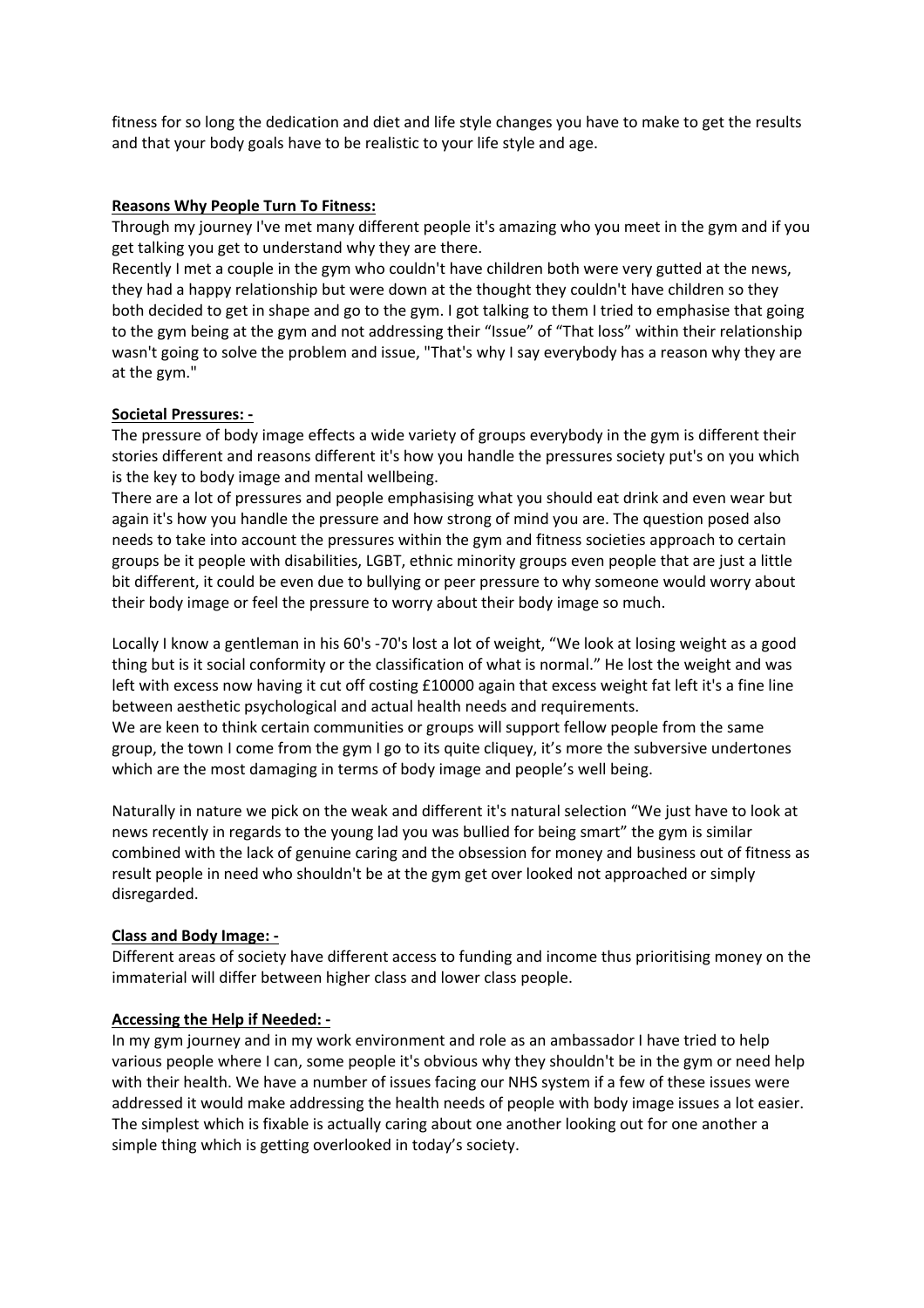We have still yet to feel the full extent of Brexit and what it will do to the labour market and what will happen to immigration and border control all these factors will have a key role in the future of our NHS system and whether it will be able to cope with the health need's associated with body image.

In the past I have tried to help people with eating disorder's or get them help, this sector like many other needs' more support, and more backing and more awareness.

When looking at accessing to health needs for people associated with body image you need to also take into account the local political environment because it affects the access to this help. If an area has a political hierarchy to the area or structure base approval has to come from somewhere else before it's trickled on, "The yes of no" if help is available from various bodies eventually making its way to the person in need.

#### **Social Media and Internet and regulating the internet: ‐**

We also just need to look at TV and other social media platforms to see the pressures we have put on people literally everywhere, every part of life, and every part of the body. It's associated with the labelling of normal and what is normal. "I was laughing to myself the other day I was walking past this girl in the street who was waiting for a gas man, as I was approaching her I was thinking in my head act normal. As I was walking off I was laughing to myself what a stupid thing to think for someone who's epileptic, dyslexic, a little bit autistic, "Act normal" it still makes me laugh :). This bracketing of what is perfection and pressure to conform having bits cut off us because we want to look sexy or appealing to our other halves, it's a bit of weird twisted world, whilst some people hate fat some people literally love it and worship it and find it sexy.

## **Regulating The Internet: ‐**

The main problem with the internet it wasn't originally intended for what we know of the internet today it was originally meant for science and easy exchange of knowledge between dr's and professors and scientists it's simply grown beyond its parameter's out of control and too big to regulate.

As soon as someone fixes something, someone finds a hack or backdoor so posing the question of regulating social media and other platforms won't be easy it's not that it's not achievable but a big big vast project. The problem is it borders on human rights and freedoms of expressions then censorship as well.

One of the main problems with the internet and internet providers a lot of the companies are untouchable and bigger than the government itself and generally don't answer to anyone.

The future of the internet isn't so much the internet it's self but the universality of technology, which also curves and goes along side the economic changes. The focus needs to be focussed on server security and the dark web changing human rights laws to suit isn't the answer it's tackling bringing these social media giants to account.

During the election campaign, certain parties were able with quite ease to put ads online aimed at deformation of rival parties and leaders, if they can do this with so much ease why can't they focus on tackling the extremism and other negative factors online?

#### **Online Dating/Sexting: ‐**

The worst pressure in terms of body image and the internet I think is in the dating scene and online dating crossing over into the area of sexting. I've looked into online dating sadly it's not for me, I find the accessibility difficult also being a bit little autistic "Not diagnosed" I find the emotional side very difficult, I prefer meeting people and talking to them face to face as you know where you stand. The pressure for men and women it's the pressure to look good and in terms of sex as well the pressure for certain parts of the body especially for men how big and how much stamina etc most of which in